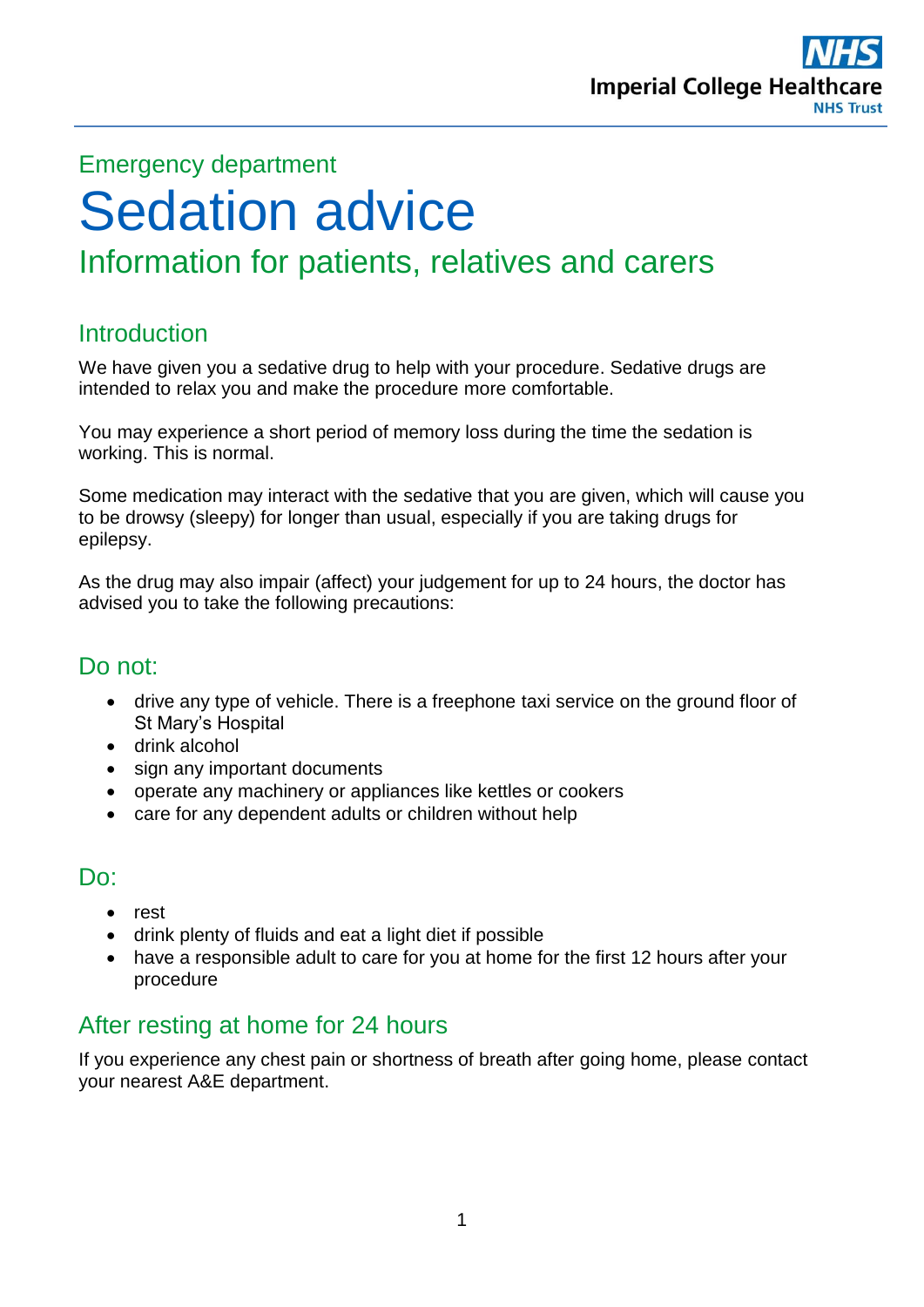## Useful emergency contacts

### **St Mary's Hospital's emergency department**

South Wharf Road London W2 1NY Telephone 020 3312 6330

### **Charing Cross Hospital's emergency department**

Fulham Palace Road London W6 8RF Telephone 020 3311 1005

### **Hammersmith Hospital's emergency department**

Du Cane Road London W12 0HS Telephone 020 3313 4691

### **Eye emergencies (24-hour)**

Western Eye Hospital 171 Marylebone Road London NW1 5YE Telephone 020 3312 3241

### **NHS 111**

If you have an urgent medical problem and are not sure what to do, call 111 and speak to a fully trained adviser. Available 24 hours a day, seven days a week.

### **Alcohol liaison nurses**

Charing Cross and Hammersmith hospitals: 020 3313 0244 St Mary's Hospital: 020 3312 7663

### **Drinkline**

Free helpline: 0300 123 1110 (weekdays 09.00–20.00, weekends 11.00–16.00)

### **Sexual health clinic**

Jefferiss wing St Mary's Hospital Praed Street London W2 1NY Telephone: 020 3312 1697 (general enquiries) 020 3312 7583 (sexual health and HIV advice)